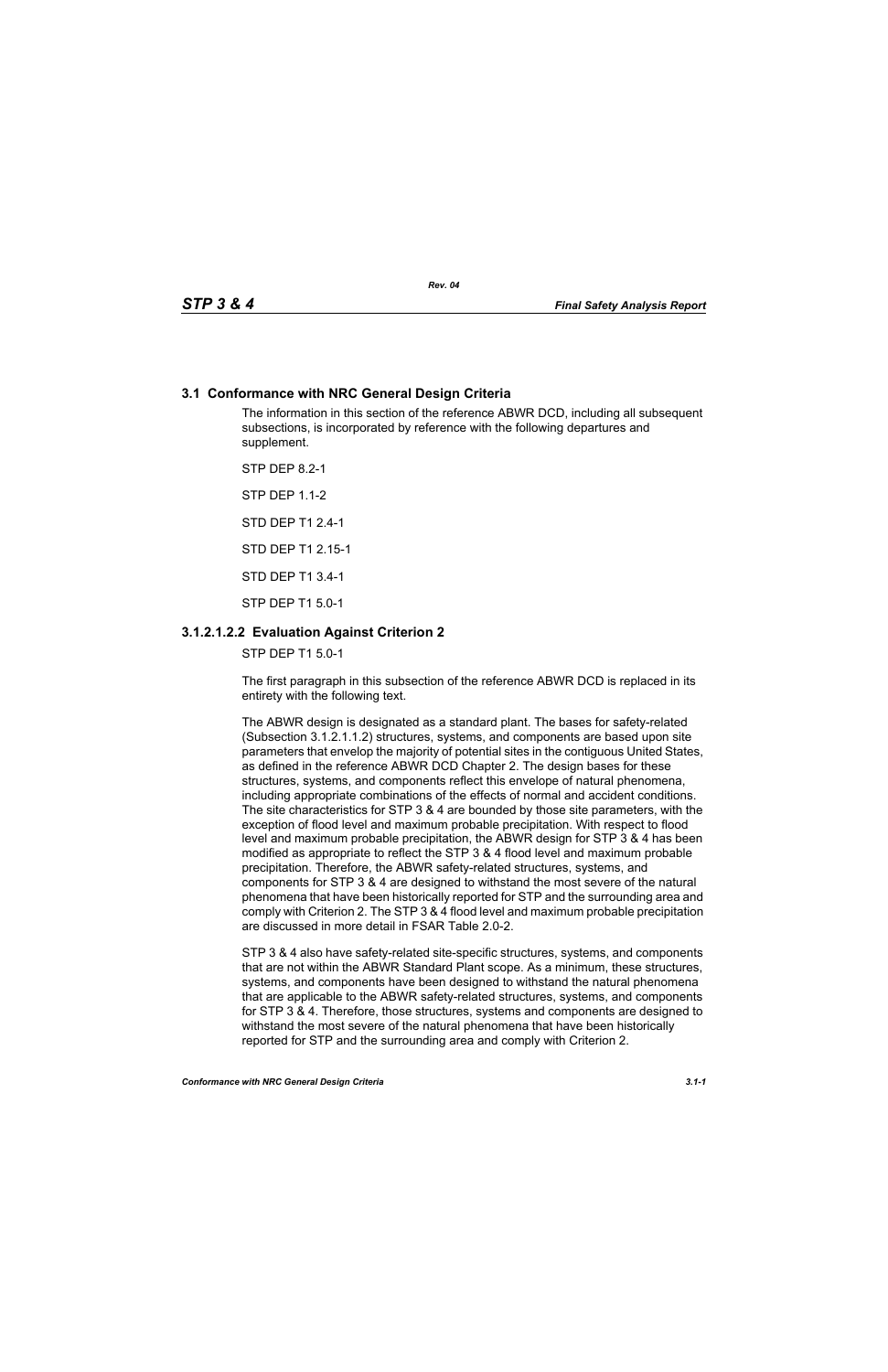# **3.1.2.1.5.2 Evaluation Against Criterion 5**

 $STP$  DFP 11-2

The information in this Subsection of the reference ABWR DCD is replaced in its entirety with the following text.

STP 3 & 4 is a dual-unit station. Therefore, the sharing of specified structures, systems, and components important to safety between these dual units is addressed.

The water supply for fire protection is shared by STP 3 & 4. Regulatory Guide 1.189, Revision 1, paragraph 3.2.1.h, states that a common water supply may be utilized for multi-unit nuclear power plant sites with a common yard fire main loop. The risk impact for a shared water supply is addressed by the Fire Protection Probabilistic Risk Assessment for STP 3 & 4 contained in Appendix 19M. Since STP 3 & 4 do not share fire areas where safe shutdown systems are located, and it is extremely unlikely that there will be simultaneous fires in areas of both units affecting safe shutdown areas, it is extremely unlikely that protection systems for both units will need to function at the same time.

Based on the discussion above , it is concluded that sharing of the Fire Water Supply will not significantly impair their ability to perform its safety function, including, in the event of an accident in one unit, an orderly shutdown and cooldown of the remaining unit, and it is concluded that GDC 5 is met.

### **3.1.2.2.8.2.2 Offsite Electric Power System**

STP DEP 8.2-1

The information in this subsection of the reference ABWR DCD is replaced in its entirety with the following text.

Offsite power is transmitted to the plant switchyard via multiple 345kV circuits on several rights-of-way. Each unit has three separate 345kV circuits from the switchyard that tie into reserve auxiliary transformer (RAT) A, RAT B and the main power transformer, respectively. Each transformer provides a feed to each of the Class 1E buses. The main power transformer feed is via three unit auxiliary transformers (UAT). In normal operation, two Class 1E buses are fed by the UATs and the remaining safety bus is fed by a RAT. This configuration provides two separate paths of power that are immediately accessible, without bus transfers, to the offsite power system. The transmission circuits are sized sufficiently to meet the Class 1E load requirements.

The offsite electric power systems are designed to meet the requirements of Criterion 17. For further discussion see the following section:

| <b>Chapter/Section</b> | Title                               |
|------------------------|-------------------------------------|
| 8.1.1                  | <b>Offsite Transmission Network</b> |